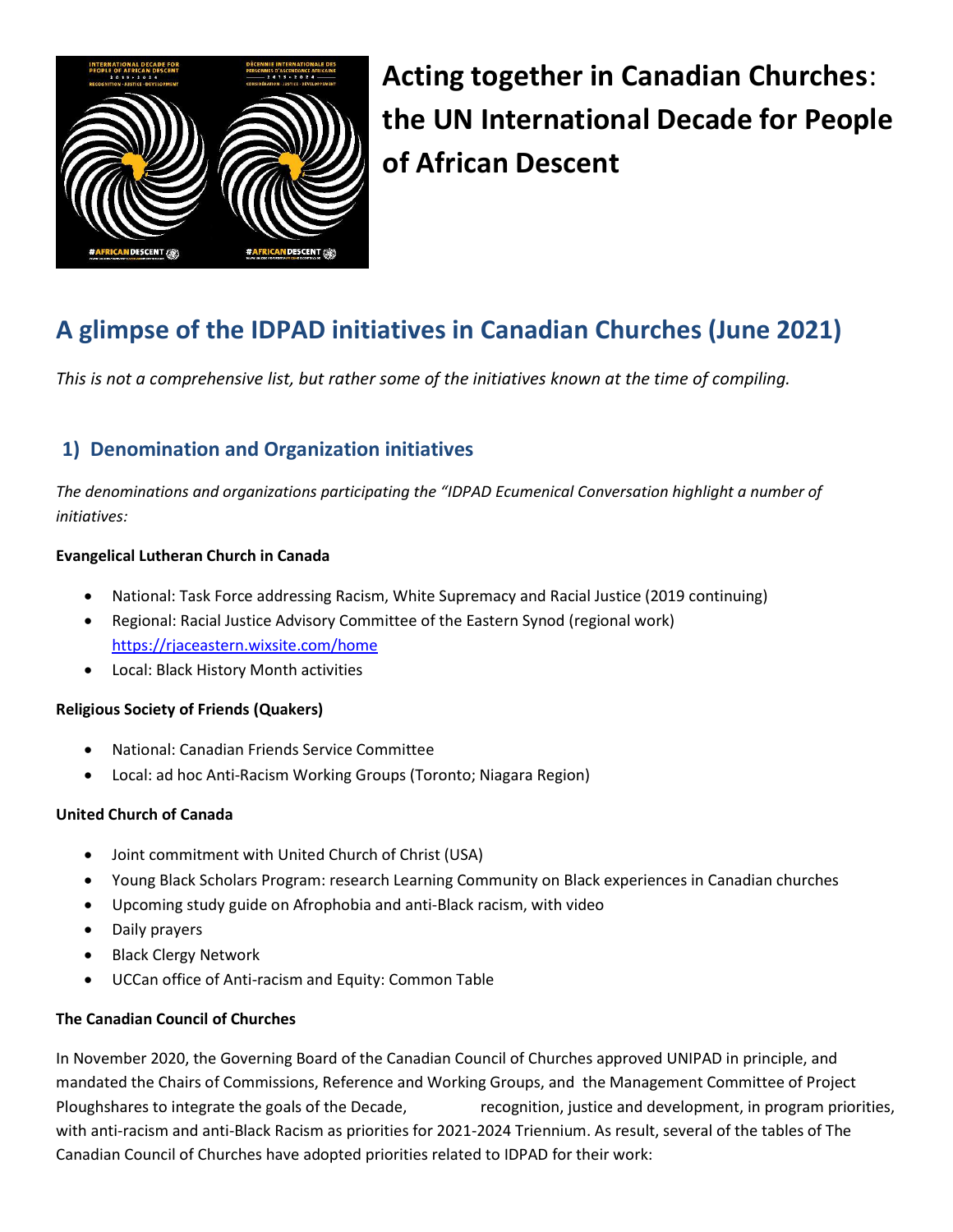- Commission on Faith and Witness: Finding hope in disruptive times and catastrophic situations, with emphasis on racism.
- Commission on Justice and Peace: Ending Racism including Indigenous/non-Indigenous Reconciliation.
- Commission on Justice and Peace: Healing Poverty (will include a lens of role of racism in poverty)
- Sexual Exploitation Working Group: Furthering analysis of and commitment to systemic nature of racism in the sex industry
- Christian Interfaith Reference Group: The sin of racism: Diverse religious, theological and spiritual responses
- Canadian Ecumenical Anti-Racism Network (CEARN): Naming and addressing anti-Black racism in Canadian Churches and Canadian Society https://www.councilofchurches.ca/

## Canadian Council of Churches Resources

- From Chains to Freedom: Journeying towards Reconciliation https://www.interculturalleadership.ca/news/from-chains-to-freedom-journeying-towards-reconciliation
- Cracking open White Identity towards Transformation: White Identity, Power and Privilege https://www.councilofchurches.ca/product/cracking-open-white-identity-towards-transformation-whiteidentity-power-and-privilege/
- Resources for UN International Day for the Elimination of Racial Discrimination https://www.interculturalleadership.ca/news/resources-for-march-21-un-international-day-for-the-eliminationof-racial-discrimination
- Bibliography: resources for Ending Anti-Black Racism in Canada https://www.interculturalleadership.ca/news/resources-for-ending-anti-black-racism-in-canada
- The Forum for Intercultural Leadership and Learning (FILL): 5 day learning program: Engage Difference: Deepening Understanding of Intercultural Ministry https://www.interculturalleadership.ca/duim

# 2) Local, congregational, regional, and national grassroots initiatives

June 22, the IDPAD Ecumenical Conversation hosted a conversational online event. On the registration form and in the event breakout rooms participants named a number of initiatives:

- Providing resources for churches to mark the first National Emancipation Day (August 1)
- Toronto Monthly Meeting (TMM) of the Quaker community has an ad-hoc anti-racism group made up of TMM members and attenders. The group is hosting an online event on August 1, 2021 at 1pm following Quaker Meeting for Worship. The event will feature viewing and responding to the keynote address Dr. Afua Cooper gave at the CCC's national IDPAD conversation in November 2020. This event is not only to commemorate Emancipation Day in Canada, but also to mark and engage with the themes of the UN IDPAD.
- Montreal Anglican for Racial Justice and Equity
- A joint commitment with the United Church of Christ (USA)
- Young Black Scholars Program (a research Learning Community on Black experiences in Canadian churches)
- Upcoming study guide on Afrophobia and anti-Black racism, with video
- Daily prayers
- United Church of Canada's Black Clergy network is working on an event to visit a place of significance related to the history of Black peoples in Canada.
- The creation of the Common Table from United Church of Canada's office of Anti-racism and Equity (which is headed by Adele Halliday) was a result of the United Church's BLM commitment. It acted as the catalyst to the UCCan's commitment to becoming an anti-racist denomination.